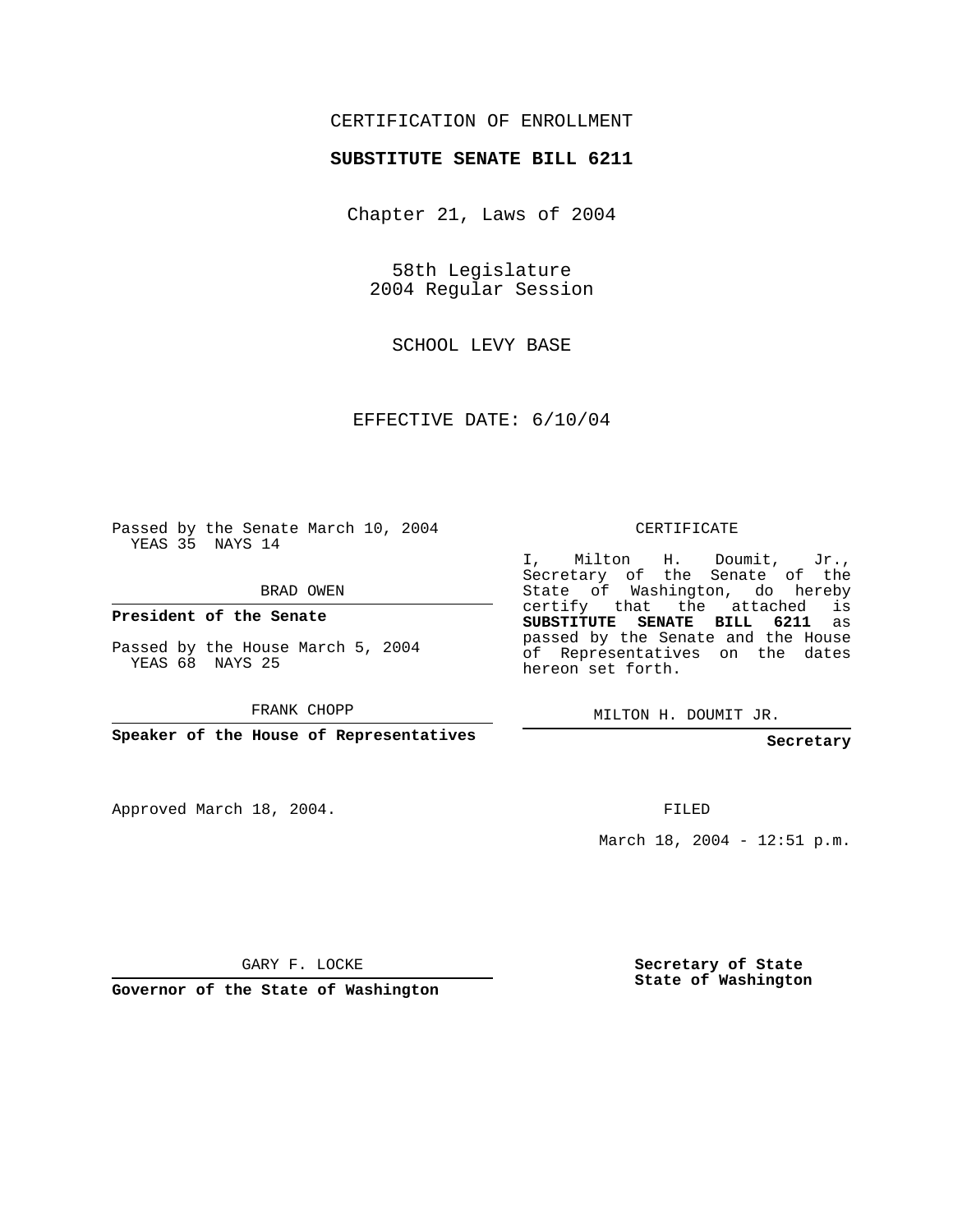## **SUBSTITUTE SENATE BILL 6211** \_\_\_\_\_\_\_\_\_\_\_\_\_\_\_\_\_\_\_\_\_\_\_\_\_\_\_\_\_\_\_\_\_\_\_\_\_\_\_\_\_\_\_\_\_

\_\_\_\_\_\_\_\_\_\_\_\_\_\_\_\_\_\_\_\_\_\_\_\_\_\_\_\_\_\_\_\_\_\_\_\_\_\_\_\_\_\_\_\_\_

AS AMENDED BY THE HOUSE

Passed Legislature - 2004 Regular Session

## **State of Washington 58th Legislature 2004 Regular Session**

**By** Senate Committee on Education (originally sponsored by Senators Carlson, Kohl-Welles, Esser, Swecker, Schmidt, Finkbeiner, Brandland, Pflug, Roach, Rasmussen and Murray)

READ FIRST TIME 02/05/04.

1 AN ACT Relating to school district levy base calculations; amending 2 RCW 28A.500.020 and 84.52.0531; and providing an expiration date.

3 BE IT ENACTED BY THE LEGISLATURE OF THE STATE OF WASHINGTON:

 4 **Sec. 1.** RCW 28A.500.020 and 1999 c 317 s 2 are each amended to 5 read as follows:

 6 (1) Unless the context clearly requires otherwise, the definitions 7 in this section apply throughout this chapter.

 8 (a) "Prior tax collection year" means the year immediately 9 preceding the year in which the local effort assistance shall be 10 allocated.

 (b) "Statewide average twelve percent levy rate" means twelve 12 percent of the total levy bases as defined in RCW 84.52.0531 (3) and  $(4)$  summed for all school districts, and divided by the total assessed valuation for excess levy purposes in the prior tax collection year for all districts as adjusted to one hundred percent by the county indicated ratio established in RCW 84.48.075.

17 (c) The "district's twelve percent levy amount" means the school 18 district's maximum levy authority after transfers determined under RCW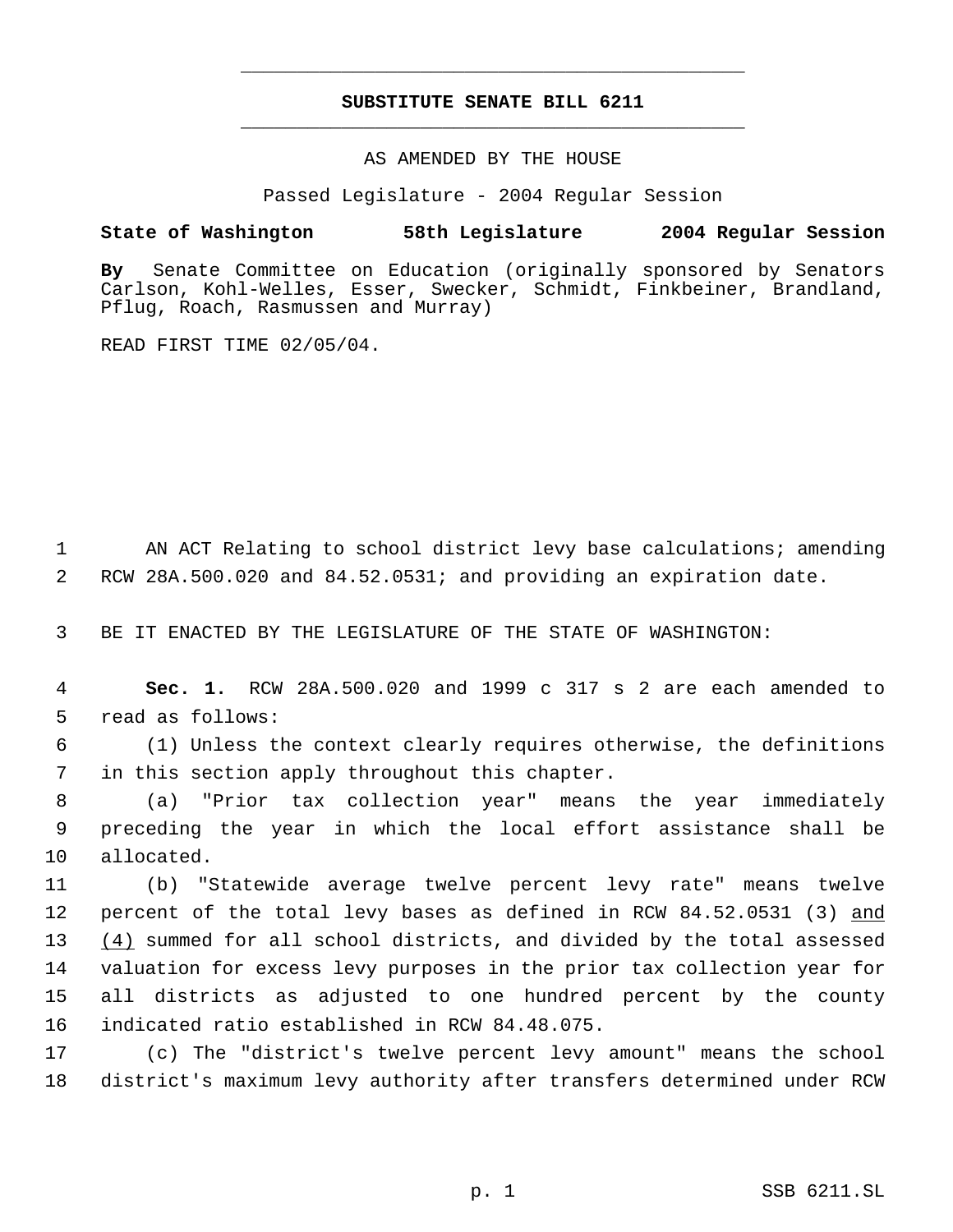84.52.0531(2) (a) through (c) divided by the district's maximum levy 2 percentage determined under RCW  $84.52.0531((+4))$   $(5)$  multiplied by twelve percent.

 (d) The "district's twelve percent levy rate" means the district's twelve percent levy amount divided by the district's assessed valuation for excess levy purposes for the prior tax collection year as adjusted to one hundred percent by the county indicated ratio.

 (e) "Districts eligible for local effort assistance" means those districts with a twelve percent levy rate that exceeds the statewide average twelve percent levy rate.

 (2) Unless otherwise stated all rates, percents, and amounts are for the calendar year for which local effort assistance is being calculated under this chapter.

 **Sec. 2.** RCW 84.52.0531 and 1997 c 259 s 2 are each amended to read as follows:

 The maximum dollar amount which may be levied by or for any school district for maintenance and operation support under the provisions of RCW 84.52.053 shall be determined as follows:

 (1) For excess levies for collection in calendar year 1997, the maximum dollar amount shall be calculated pursuant to the laws and rules in effect in November 1996.

 (2) For excess levies for collection in calendar year 1998 and thereafter, the maximum dollar amount shall be the sum of (a) plus or minus (b) and (c) of this subsection minus (d) of this subsection:

25 (a) The district's levy base as defined in subsections  $(3)$  and  $(4)$  of this section multiplied by the district's maximum levy percentage as 27 defined in subsection  $((+4))$   $(5)$  of this section;

 (b) For districts in a high/nonhigh relationship, the high school district's maximum levy amount shall be reduced and the nonhigh school district's maximum levy amount shall be increased by an amount equal to the estimated amount of the nonhigh payment due to the high school district under RCW 28A.545.030(3) and 28A.545.050 for the school year commencing the year of the levy;

 (c) For districts in an interdistrict cooperative agreement, the nonresident school district's maximum levy amount shall be reduced and the resident school district's maximum levy amount shall be increased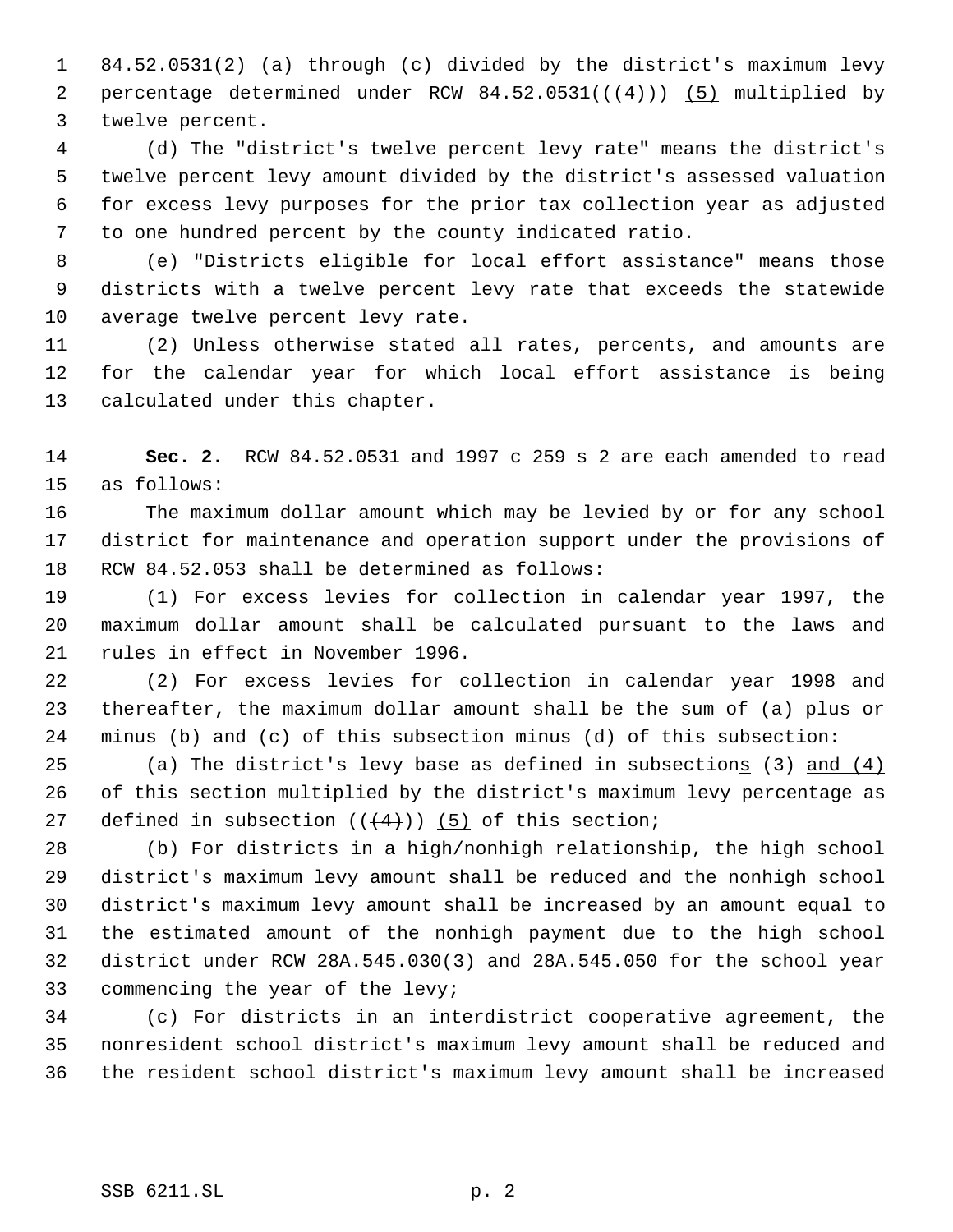by an amount equal to the per pupil basic education allocation included in the nonresident district's levy base under subsection (3) of this section multiplied by:

 (i) The number of full-time equivalent students served from the resident district in the prior school year; multiplied by:

 (ii) The serving district's maximum levy percentage determined 7 under subsection  $((4+))$  (5) of this section; increased by:

 (iii) The percent increase per full-time equivalent student as stated in the state basic education appropriation section of the biennial budget between the prior school year and the current school year divided by fifty-five percent;

 (d) The district's maximum levy amount shall be reduced by the maximum amount of state matching funds for which the district is eligible under RCW 28A.500.010.

15 (3) For excess levies for collection in calendar year ((1998)) 2005 and thereafter, a district's levy base shall be the sum of allocations in (a) through (c) of this subsection received by the district for the 18 prior school year and the amounts determined under subsection (4) of 19 this section, including allocations for compensation increases, plus the sum of such allocations multiplied by the percent increase per full time equivalent student as stated in the state basic education appropriation section of the biennial budget between the prior school year and the current school year and divided by fifty-five percent. A district's levy base shall not include local school district property tax levies or other local revenues, or state and federal allocations not identified in (a) through (c) of this subsection.

 (a) The district's basic education allocation as determined pursuant to RCW 28A.150.250, 28A.150.260, and 28A.150.350;

 (b) State and federal categorical allocations for the following programs:

- (i) Pupil transportation;
- (ii) Special education;
- (iii) Education of highly capable students;

 (iv) Compensatory education, including but not limited to learning assistance, migrant education, Indian education, refugee programs, and bilingual education;

- (v) Food services; and
- (vi) Statewide block grant programs; and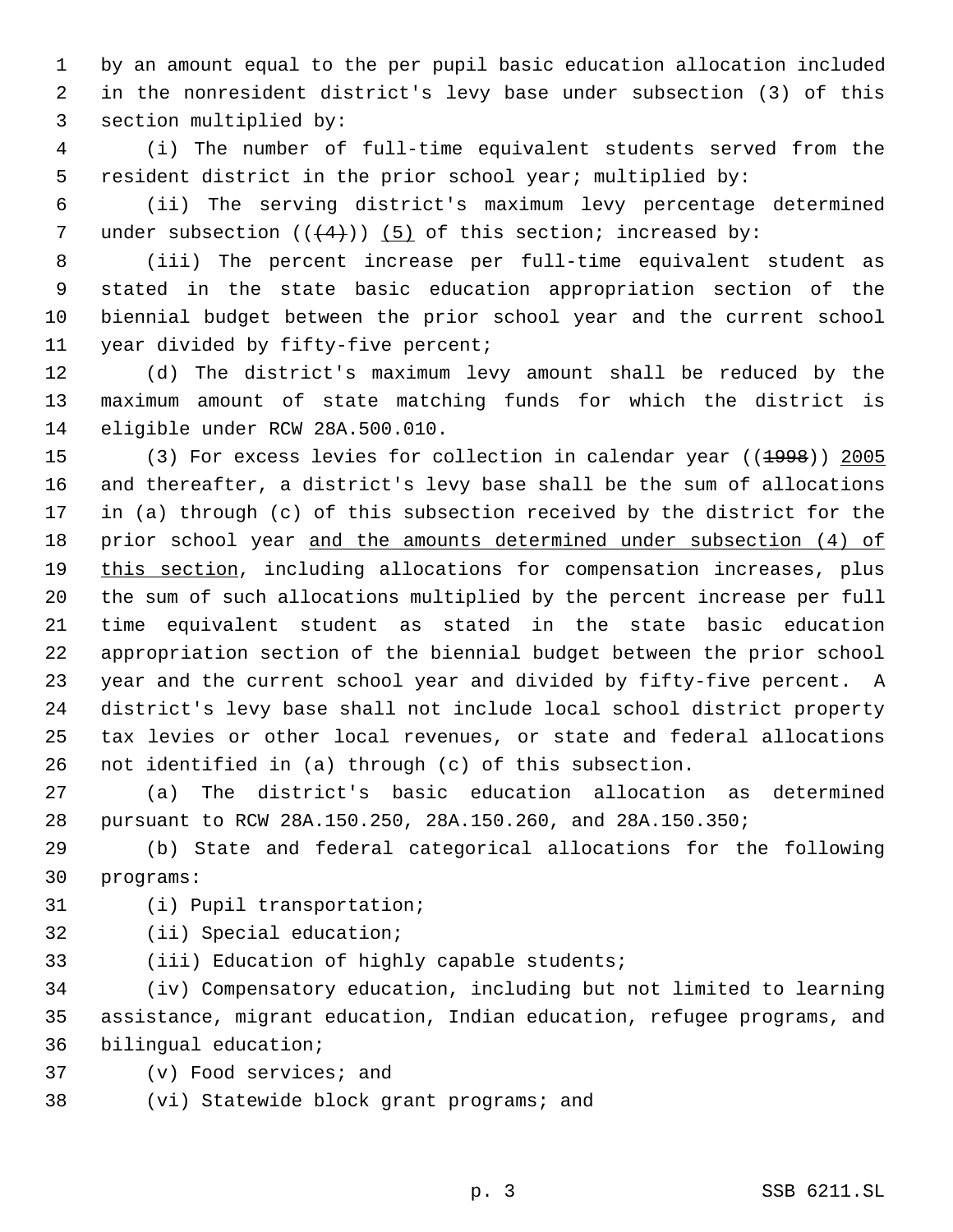(c) Any other federal allocations for elementary and secondary school programs, including direct grants, other than federal impact aid funds and allocations in lieu of taxes.

 (4) For levy collections in calendar years 2005 through 2007, in addition to the allocations included under subsection (3)(a) through (c) of this section, a district's levy base shall also include the following:

 (a) The difference between the allocation the district would have 9 received in the current school year had RCW 84.52.068 not been amended by chapter 19, Laws of 2003 1st sp. sess. and the allocation the district received in the current school year pursuant to RCW 84.52.068. The office of the superintendent of public instruction shall offset the 13 amount added to a district's levy base pursuant to this subsection (4)(a) by any additional per student allocations included in a 15 district's levy base pursuant to the enactment of an initiative to the 16 people subsequent to the effective date of this section; and

17 (b) The difference between the allocations the district would have received the prior school year had RCW 28A.400.205 not been amended by chapter 20, Laws of 2003 1st sp. sess. and the allocations the district actually received the prior school year pursuant to RCW 28A.400.205. The office of the superintendent of public instruction shall offset the amount added to a district's levy base pursuant to this subsection (4)(b) by any additional salary increase allocations included in a 24 district's levy base pursuant to the enactment of an initiative to the people subsequent to the effective date of this section.

 (5) A district's maximum levy percentage shall be twenty-two percent in 1998 and twenty-four percent in 1999 and every year thereafter; plus, for qualifying districts, the grandfathered percentage determined as follows:

 (a) For 1997, the difference between the district's 1993 maximum 31 levy percentage and twenty percent; and

(b) For 1998 and thereafter, the percentage calculated as follows:

 (i) Multiply the grandfathered percentage for the prior year times the district's levy base determined under subsection (3) of this section;

 (ii) Reduce the result of (b)(i) of this subsection by any levy 37 reduction funds as defined in subsection  $((+5))$  (6) of this section that are to be allocated to the district for the current school year;